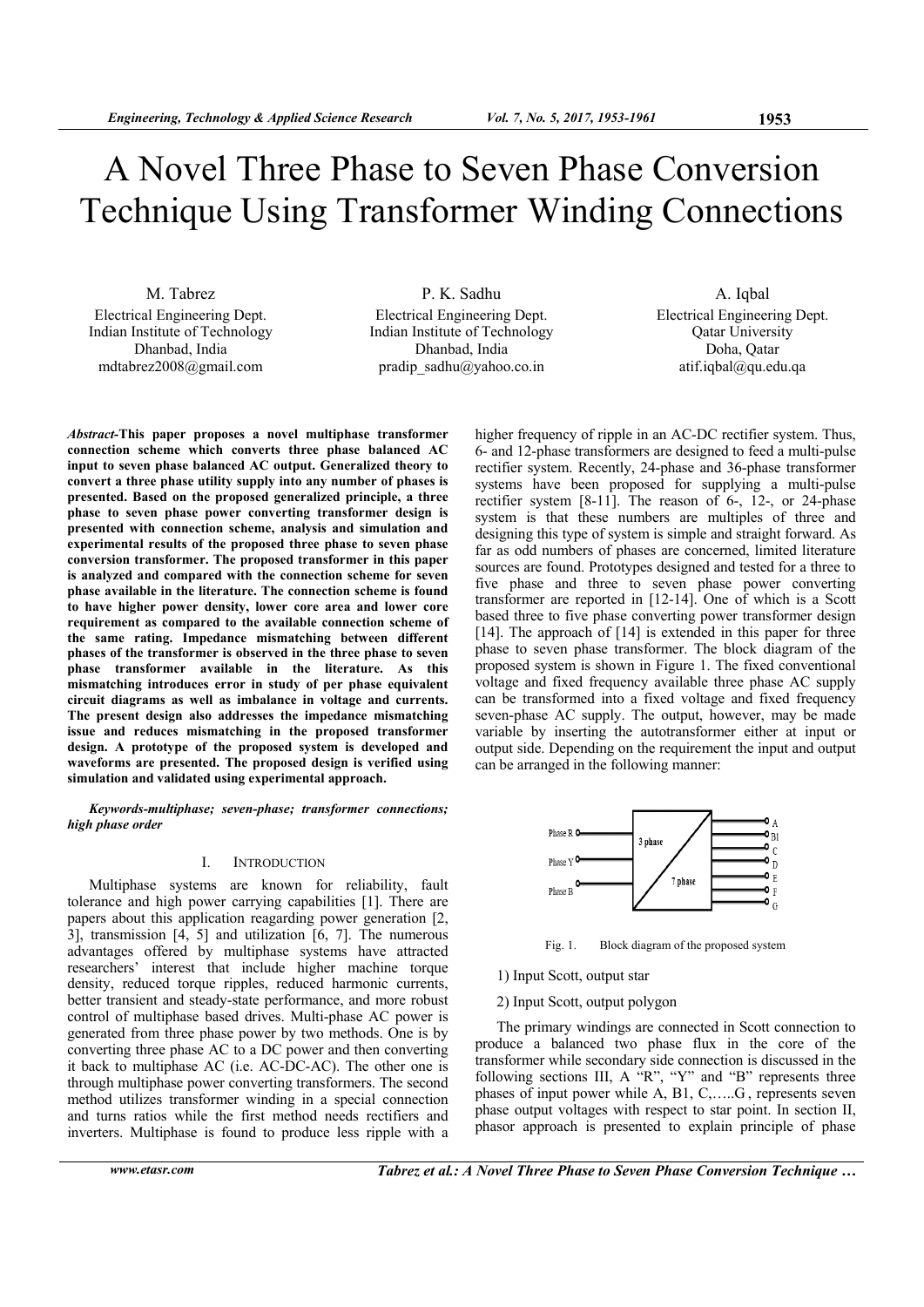$V_1 = V_a = V_a$ . Also from phasor  $V_\beta = j V_a$ .

conversion of a general three to *n* phase and derived turns ratios and connection scheme for three to seven phase power conversion from the same theory as given in section I. Winding arrangements are presented in section III. Simulation and experimental results, comparison, scope of research and conclusions are presented in sections IV, V and VI, respectively.

#### II. METHOD AND PRINCIPLES OF PHASE CONVERSION

A general theory of phase transformation using transformers to convert from m to n number of phases on a klimbed transformer is presented in [15-17]. In this paper the theory of phase transformation is presented by graphical approach using vectors and phasor diagrams of different phases. This approach findings are same the same with that of [15]. It is well known that any odd number of phases m can be converted to  $(m - 1)/2$  decoupled  $(α, β)$  planes and one zero sequence, so for three phase balanced phase one can convert it to one decoupled (α, β) plane or in other words, in balanced two phase ac supply. Scott connection is the method to implement it. Figure 2 shows the phasor diagrams of input and output of the proposed transformer. Figure 2(a) is the phasor diagram of the input phase based on Scott connection. Referring to Figure 2, assume the number of turns in the two cores of primary be  $N_1$  and  $N_2$  in winding RO and YB. And RMS voltage of each phase be V. Since Volts per turn is the same for all three windings (RO, YO and BO) hence,

$$
\frac{V_{RO}}{N_1} = \frac{V_{YO}}{\left(\frac{N_2}{2}\right)} = \frac{V_{BO}}{\left(\frac{N_2}{2}\right)}
$$

Applying geometrical relation to the phasor diagram of Figure 2(a), resulting to:

$$
\frac{\sqrt{3}V}{N_1} = \frac{V}{\left(\frac{N_2}{2}\right)} = \frac{V}{\left(\frac{N_2}{2}\right)}
$$
(1)  

$$
\frac{1}{2}N_2 = \frac{1}{\sqrt{3}}N_1
$$
(2)

Since winding YB is divided into two parts. Hence from (1) and (2), the no of turns for each phase of the input would be in ratios of  $1:1/\sqrt{3}:1/\sqrt{3}$  as tabulated in Table I.

TABLE I. TURNS RATIOS OF PRIMARY WINDINGS

| Windings | Ratio (% of primary) |
|----------|----------------------|
| RO.      | 100%                 |
| YO       | 57.78%               |
| 30       | 57.78%               |

Referring to Figure 3, assume voltage  $V_\alpha$  and  $V_\beta$  be the outcome of three phase to two phase conversion with a primary Scott connection.  $V_a$  and  $V_\beta$  are voltage induced in winding "RO" and "YB" and have equal RMS value as that of supply phase but they are 90 degrees phase apart. The number of turns in winding  $a_1a_2$  is kept equal to "RO" so voltage induced *Va* in winding  $a_1a_2$  is the reference voltage and number of turns will be reference for other windings. In terms of magnitude



Fig. 2. Phasor diagram of (a) input voltage and (b) output voltage of the designed transformer



Fig. 3. Phasor diagram of a two phase to *n* phase conversion

Let's assume a phase conversion of two phase to *n-*number of phases (Figure 3). Let  $V_i$  be the  $i^{th}$  phasor of an *n* phases system at an angle  $i\delta$  and have magnitude *V*, and  $\delta = 2\pi/n$ . Its projection along axis  $\alpha$  and  $\beta$  would be  $V_{i\alpha}$  and  $V_{i\beta}$  for  $i^{th}$  phase. For phasor of  $i^{th}$  phase

$$
V_{ia} = V_i \cos(i\delta)
$$
\n
$$
\frac{V_{ia}}{V_i} = \cos(i\delta)
$$
\n
$$
a_{\alpha} = \cos(i\delta)
$$
\nSimilarly,\n
$$
V_{i\beta} = V_i \sin(i\delta)
$$
\n
$$
\frac{V_{i\beta}}{V_i} = \sin(i\delta)
$$
\n
$$
a_{\beta} = \sin(i\delta)
$$
\nwhere:

 $i = 0, 1, 2, \ldots, (n-1), V_{i\alpha}$ -Projection of i<sup>th</sup> phasor along x-axis,  $V_{i\beta}$ -Projection of i<sup>th</sup> phasor along y-axis,  $a_{\alpha}$ -Turns ratio for  $i<sup>th</sup>$  phase along x-axis or with respect to winding on Core 1,  $a_8$ -Turns ratio for i<sup>th</sup> phase along y-axis or with respect to winding wound on Core 2 which produces a flux 90 degrees out of phase with respect to core 1.

Hence an *n* phase transformation from a two phase balanced supply could be achieved by employing two core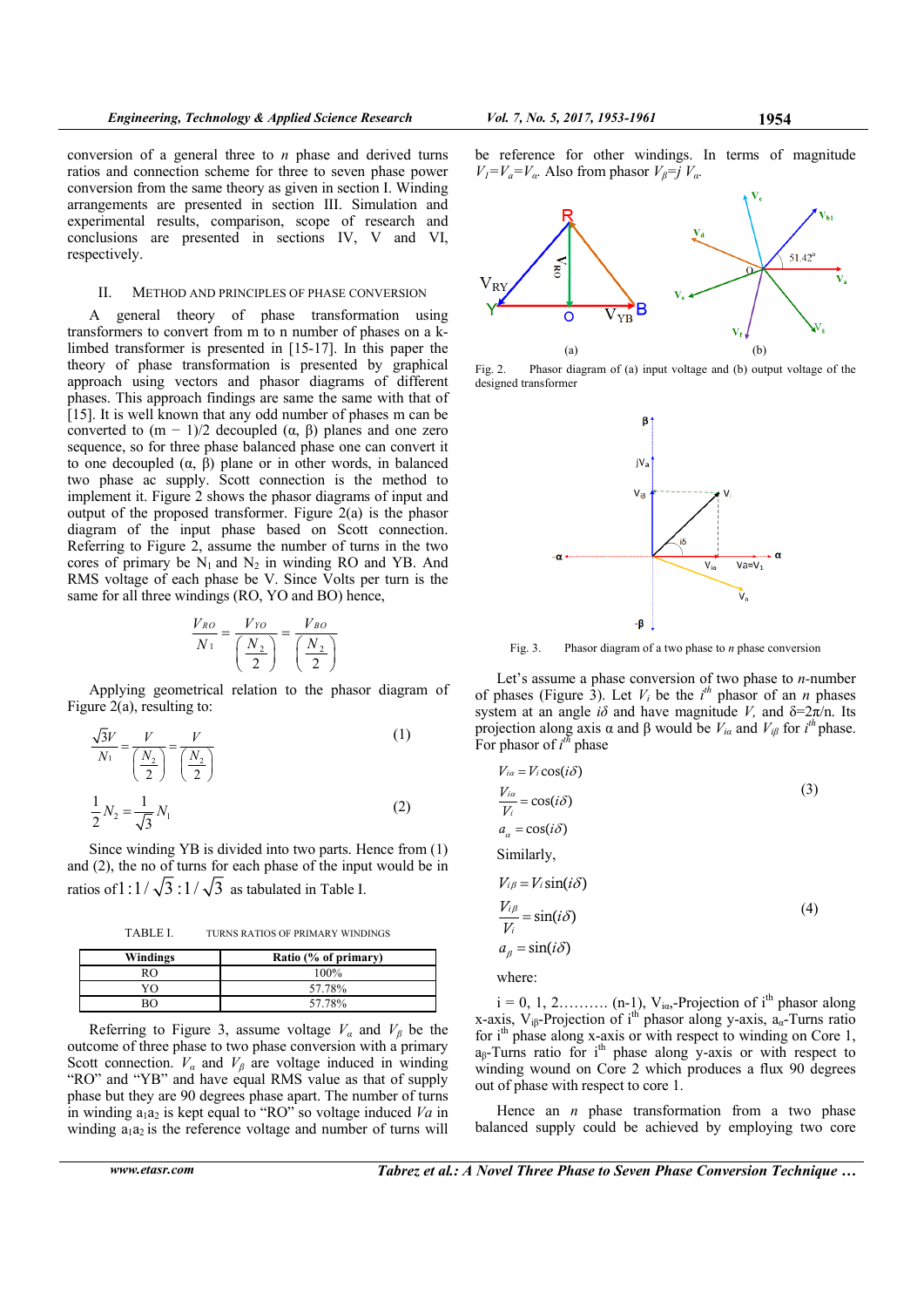transformer with a pulsating flux of 90 degrees out of phase. For *n*-number of phases, one can get turns ratios of individual windings by varying *i* from *0 to n-1* and putting δ=2π/n*.* Hence voltage equation and turns ratios can be written in matrix as shown in equations (5) and (6). In matrix form the voltage relationship can be generalized as:

$$
\begin{bmatrix} V_1 \\ V_2 \\ \vdots \\ V_i \\ V_i \\ \vdots \\ V_n \end{bmatrix} = \begin{bmatrix} 1 & 0 \\ \cos(\delta) & \sin(\delta) \\ \vdots & \vdots \\ \cos(i-1)\delta & \sin(i-1)\delta \\ \cos(n-1)\delta & \sin(n-1)\delta \end{bmatrix} \begin{bmatrix} V_a \\ V_\beta \end{bmatrix}
$$
 (5)

whereas turns ratios can be generalized as

$$
\begin{bmatrix}\n1 & 0 & & & \\
\cos(\delta) & \sin(\delta) & & & \\
\cdot & \cdot & \cdot & & \\
\cos(i-1)\delta & \sin(i-1)\delta & & \\
\cdot & \cdot & \cdot & \\
\cos(n-1)\delta & \sin(n-1)\delta\n\end{bmatrix}
$$
\n(6)

## *A. Three Phase to Seven Phase Conversion*

The matrix in  $(5)$  converts to matrix in  $(7)$  for a seven phase output. Turns ratios can be tabulated from (7) as shown in Table II.  $a_{\alpha}$  and  $a_{\beta}$  represents the turns ratios of the secondary winding with respect to "RO" and "YB" primary windings respectively.

$$
\begin{bmatrix}\nV_a \\
V_b \\
V_c \\
V_c \\
V_d \\
V_e \\
V_e \\
V_e \\
V_f \\
V_g\n\end{bmatrix} = \begin{bmatrix}\n1 & 0 & 0 \\
\cos(\delta) & \sin(\delta) & 0 \\
\cos(2\delta) & \sin(2\delta) & 0 \\
\cos(3\delta) & \sin(3\delta) & 0 \\
\cos(4\delta) & \sin(4\delta) & 0 \\
\cos(5\delta) & \sin(5\delta) & 0 \\
\cos(6\delta) & \sin(6\delta)\n\end{bmatrix} \n\begin{bmatrix}\nV_a \\
V_b \\
V_b\n\end{bmatrix}
$$
\n(7)

Positive sign denotes phase voltage addition and negative sign denotes phase voltage subtraction. Hence the instantaneous voltage of each phase are described in (8). Figure 4 is the graphical and analytical representation that shows how the voltage of each phase in system is made from two phase voltage induced in the windings of each core. Proper selection of polarity and voltage ratio (0.623, 0.7818 in this case) creates the desired magnitude and phase difference. Though Figure 4 shows the waveform of only one output voltage (Phase B1) with respect to the star point. The other six phase voltages are created in the same manner. Assuming the *7* phasors of the output are balanced as shown in Figure 2(b) and based on star or heptagon connection of secondary windings, one can get one phase voltage and three line voltages namely.

These voltages are defined here as:

- **Phase Voltage:** Voltages of each phase with respect to neutral/star point "O".  $V_a$ ,  $V_b$ ,  $V_c$ ,  $V_d$ ,  $V_e$ ,  $V_f$ ,  $V_g$ .
- **Adjacent Line Voltage:** Voltage difference of two phases having a phase difference of 51.42 degrees, e.g.,  $V_{ab1}$ ,  $V_{b1c}$ ,  $V_{cd}V_{de}$ ,  $V_{ef}$ ,  $V_{fg}$ ,  $V_{ga}$
- **Non-adjacent1 Line Voltage:** Voltage difference of two phases having a phase difference of  $2 \times 51.42$  degrees, e.g.,  $V_{ac}$ ,  $V_{b1d}$ ,  $V_{ce}$ ,  $V_{df}$ ,  $V_{eg}$ ,  $V_{fa}$ ,  $V_{gb}$ .
- **Non-adjacent2 Line Voltage:** Voltage difference of two phasors having a phase difference of  $3 \times 51.42$  degrees, e.g.,  $\overline{V}_{\text{ad}}$ ,  $V_{\text{b1e}}$ ,  $V_{\text{cf}}$ ,  $\overline{V}_{\text{de}}$ ,  $\overline{V}_{\text{ea}}$ ,  $V_{\text{fb1}}$ ,  $V_{\text{gc}}$



Fig. 4. Waveform of output voltage construction from induced winding voltages.

$$
V_a = V_\alpha Sin(\omega t)
$$
  
\n
$$
V_b = 0.6234V_{\text{max}} \sin(\omega t) + 0.7818V_{\text{max}} \sin\left(\omega t - \frac{\pi}{2}\right)
$$
  
\n
$$
= V_{\text{max}} \sin\left(\omega t - \frac{2\pi}{7}\right)
$$
  
\n
$$
V_c = -0.2225V_{\text{max}} \sin(\omega t) + 0.975V_{\text{max}} \sin\left(\omega t - \frac{\pi}{2}\right)
$$
  
\n
$$
= V_{\text{max}} \sin\left(\omega t - \frac{4\pi}{7}\right)
$$
  
\n
$$
V_d = -0.900V_{\text{max}} \sin(\omega t) + 0.4338V_{\text{max}} \sin\left(\omega t - \frac{\pi}{2}\right)
$$
  
\n
$$
= V_{\text{max}} \sin\left(\omega t - \frac{6\pi}{7}\right)
$$
  
\n
$$
V_e = -0.900V_{\text{max}} \sin(\omega t) - 0.4338V_{\text{max}} \sin\left(\omega t - \frac{\pi}{2}\right)
$$
  
\n
$$
= V_{\text{max}} \sin\left(\omega t - \frac{8\pi}{7}\right)
$$
  
\n
$$
V_f = -0.2225V_{\text{max}} \sin(\omega t) - 0.975V_{\text{max}} \sin\left(\omega t - \frac{\pi}{2}\right)
$$
  
\n
$$
= V_{\text{max}} \sin\left(\omega t - \frac{10\pi}{7}\right)
$$
  
\n
$$
V_g = 0.6234V_{\text{max}} \sin(\omega t) - 0.7818V_{\text{max}} \sin\left(\omega t - \frac{\pi}{2}\right)
$$
  
\n
$$
= V_{\text{max}} \sin\left(\omega t - \frac{12\pi}{7}\right)
$$

*www.etasr.com Tabrez et al.: A Novel Three Phase to Seven Phase Conversion Technique …*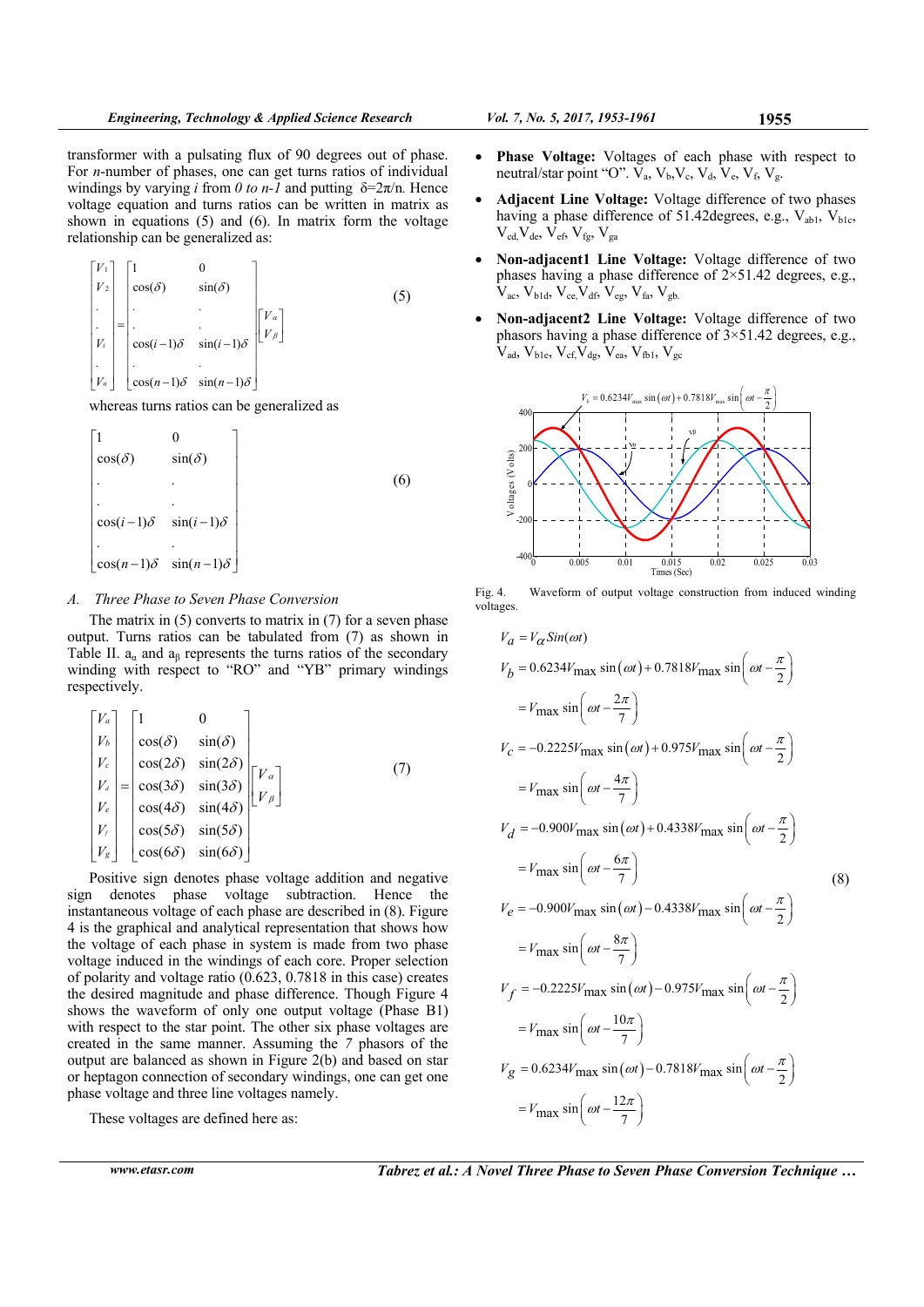| A axis   | $a_a$     | <b>B</b> axis                 | a <sub>6</sub> |
|----------|-----------|-------------------------------|----------------|
| $a_1a_2$ |           |                               |                |
| $b_1b_2$ | $+0.6234$ | $b_3b_4$                      | $+0.7818$      |
| $c_1c_2$ | $-0.2225$ | $C_3C_4$                      | $+0.9749$      |
| $d_1d_2$ | $-0.9009$ | $d_3d_4$                      | $+0.4338$      |
| $e_1e_2$ | $-0.9009$ | $e_3e_4$                      | $-0.4338$      |
| $f_1f_2$ | $-0.2225$ | $f_3f_4$                      | $-0.9749$      |
| $g_1g_2$ | $+0.6234$ | g <sub>3</sub> g <sub>4</sub> | $-0.7818$      |

TABLE II. TURNS RATIOS OF DIFFERENT WINDINGS

## III. METHODOLOGY

#### *A. Connection Scheme*

Two separate cores are used where each core contains the primary and secondary coils with the connection and turns ratios shown in Figure 5 and Table III. Primary terminals are connected via Scott connection while the 13 secondary terminals are connected in such a way that the voltages are added or subtracted as in Table IV resulting in a seven phase output. The connection scheme of the secondary windings to obtain an output is illustrated in Figure 3 and the corresponding phasor diagram is illustrated in Figure 2(b). The generation of output phase voltages with requisite phase angles of 51.42 degrees between phases is obtained using appropriate turns ratios, and the governing phasor equations are illustrated in (8). The turns ratios are different in each phase. The choice of turns ratio is the key in creating the required phase displacement in the output phase voltages. The input phases are designated with letters "R" "Y", and "B" and the output are designated as "A", "B1", "C", "D", "E" "F" and "G" as illustrated in Figure 1. The output phase "A" is along the input phase "R". The output phase "B1" results from the phasor sum of winding voltage " $b_1b_2$ " and " $b_3b_4$ ", the output phase "C" is obtained by the phasor sum of winding voltages "c<sub>1</sub>c<sub>2</sub>" and "c<sub>3</sub>c<sub>4</sub>". The output phase "D" is obtained by the phasor addition of winding voltages " $d_1d_2$ " and " $d_3d_4$ " and the output phase "E" results from the phasor sum of the winding voltages " $e_1e_2$ " and " $e_3e_4$ " and so on.

$$
V_{AN} = V_{a_1 a_2}
$$
  
\n
$$
V_{B1N} = V_{b_1 b_2} + V_{b_3 b_4}
$$
  
\n
$$
V_{CN} = -V_{c_1 c_2} + V_{c_3 c_4}
$$
  
\n
$$
V_{DN} = -V_{d_1 d_2} + V_{d_3 d_4}
$$
  
\n
$$
V_{EN} = -V_{e_1 e_2} - V_{e_3 e_4}
$$
  
\n
$$
V_{FN} = -V_{f_1 f_2} - V_{f_3 f_4}
$$
  
\n
$$
V_{GN} = V_{g_1 g_2} - V_{g_3 g_4}
$$

In this way, seven phases are obtained. The transformation from three to seven and vice-versa is further obtained by using the relation given in (8). Figure 5 shows a labeled diagram of proposed transformer.

# *B. Calculation of Turns Ratios*

Referring to Figure 2(a), let the number of turns in the two cores of the primary be  $N_1$  and  $N_2$  in winding RO and YB and

the RMS voltage be V. Volts per turn is the same on all three windings, hence

$$
\frac{V}{N_1} = \frac{(\sqrt{3}/2)}{N_2}V
$$
 and 
$$
\frac{N_2}{2} = rN_1
$$
 where  $r = \frac{1}{\sqrt{3}}$ 

The number of turns would be in the ratios of  $1:r:r$  for the primary winding to produce 2-phase flux. Two separate iron cores are designed, one of them carrying one primary (RO) and seven secondary coils, while second core carrying two primary coils connected at point "O" and of equal turns ratios but of *r*.....*r* times that of winding "RO" and six secondary coils. The 14 secondary terminals are connected either in star or heptagon arrangement. The connection scheme of secondary windings to obtain star output is illustrated in Figure 3 and the corresponding phasor diagram is illustrated in Figure 2(b). The generation of output phase voltages with required phase angles of 360/7=51.428 degrees is shown in Figure 4. Voltage transformation ratio is taken as 1, as an assumption, because the objective is to obtain seven phase balance output. For the secondary step up or step down voltage, a scaling factor would be multiplied to each number of turns as shown in Tables II and III to get the desired output voltage. The windings arrangements are shown in Figure 5. and Table III.



Fig. 5. Winding arrangement of primary and secondary of the transformer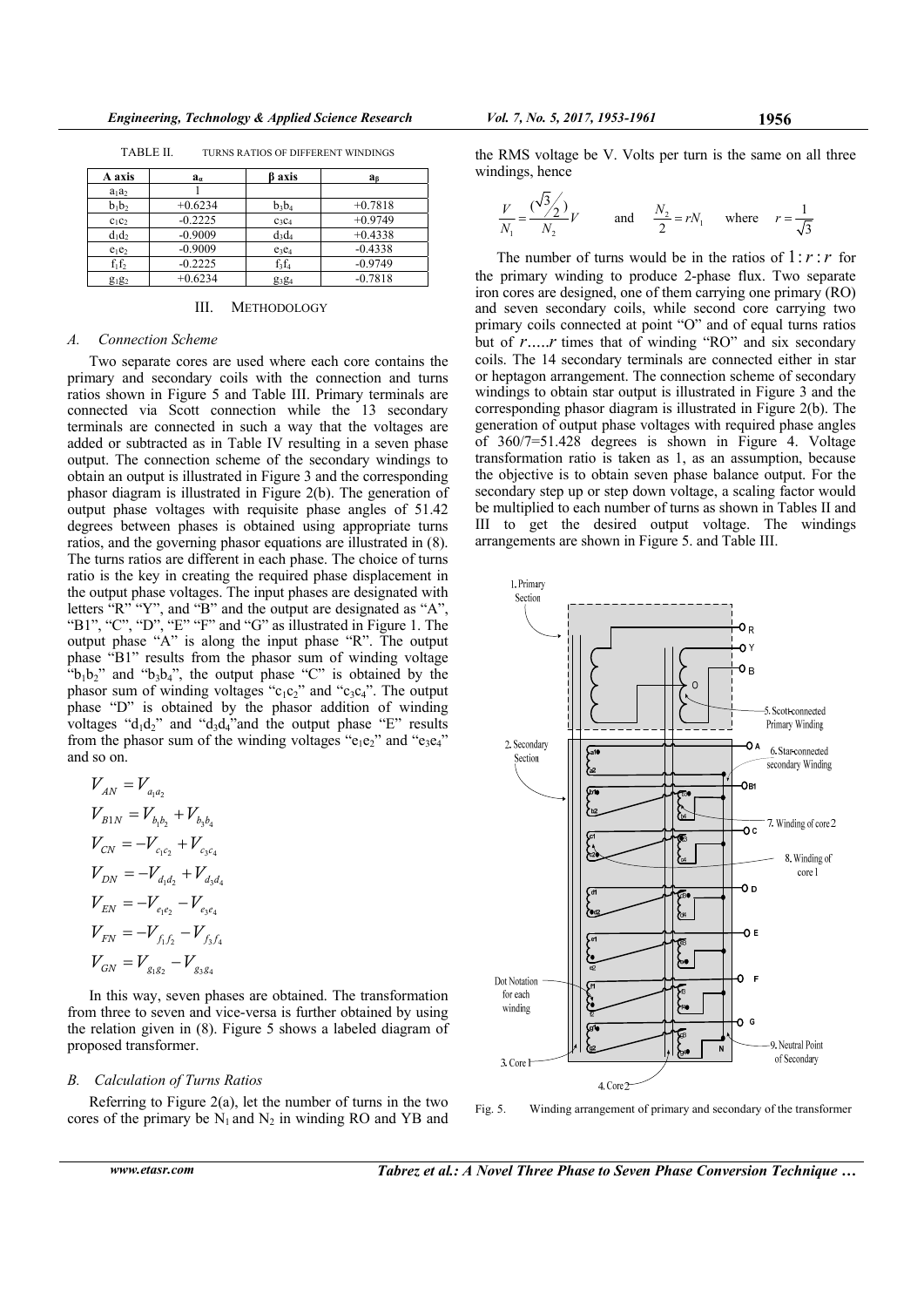TABLE III. TURNS RATIOS OF SECONDARY WINDINGS WITH RESPECT TO PRIMARY WINDING RO

| a Axis   | <b>Turns</b><br>ratio | Polarity | <b>BAxis</b>                  | <b>Turns</b><br>ratio | Polarity |
|----------|-----------------------|----------|-------------------------------|-----------------------|----------|
| $a_1a_2$ | 100                   | $^{+}$   |                               |                       |          |
| $b_1b_2$ | 62.34                 |          | $b_3b_4$                      | 78.18                 |          |
| $c_1c_2$ | 22.25                 |          | $C_3C_4$                      | 97.49                 |          |
| $d_1d_2$ | 90.09                 |          | $d_3d_4$                      | 43.38                 |          |
| $e_1e_2$ | 90.09                 | ۰        | $e_3e_4$                      | 43.38                 |          |
| $f_1f_2$ | 22.25                 |          | $f_3f_4$                      | 97.49                 | -        |
| $g_1g_2$ | 62.34                 |          | g <sub>3</sub> g <sub>4</sub> | 78.18                 |          |

The proposed transformer is first simulated through MATLAB/SIMULINK. From which a prototype is developed based on the presented concept. The waveforms of the output voltage are taken into consideration to validate the design with the following results (Figures 7-13).

# IV. RESULTS

# *A. A. Simulation Results*

Table IV values are taken from Table III. The proposed scheme gives a balanced seven phase output voltage and balanced output current under RL load as shown in Figures 7- 13. The designed transformer is simulated and the inbuilt transformer blocks are used to simulate the conceptual design. The Simulink model diagram is presented in Figure 6. The appropriate turns ratios are set in the dialog box and the simulation is set to run. Turns ratios and polarity of winding connection are those shown in Table III. The output is a balanced seven phase supply for a balanced three-phase input (Figures 7-8) and an unbalanced output is a seen for an unbalanced three-phase input. Three different line voltages can be obtained as shown in section III. The magnitude and phase angle is shown in Table V. The Table V results are obtained from simulation but they can be verified from phasor diagram and geometrical analysis.



Fig. 6. The SIMULINK model of the proposed system





Fig. 7. Three phase balanced input Fig. 8. Three phase balanced input current drawn by the transformer from the source.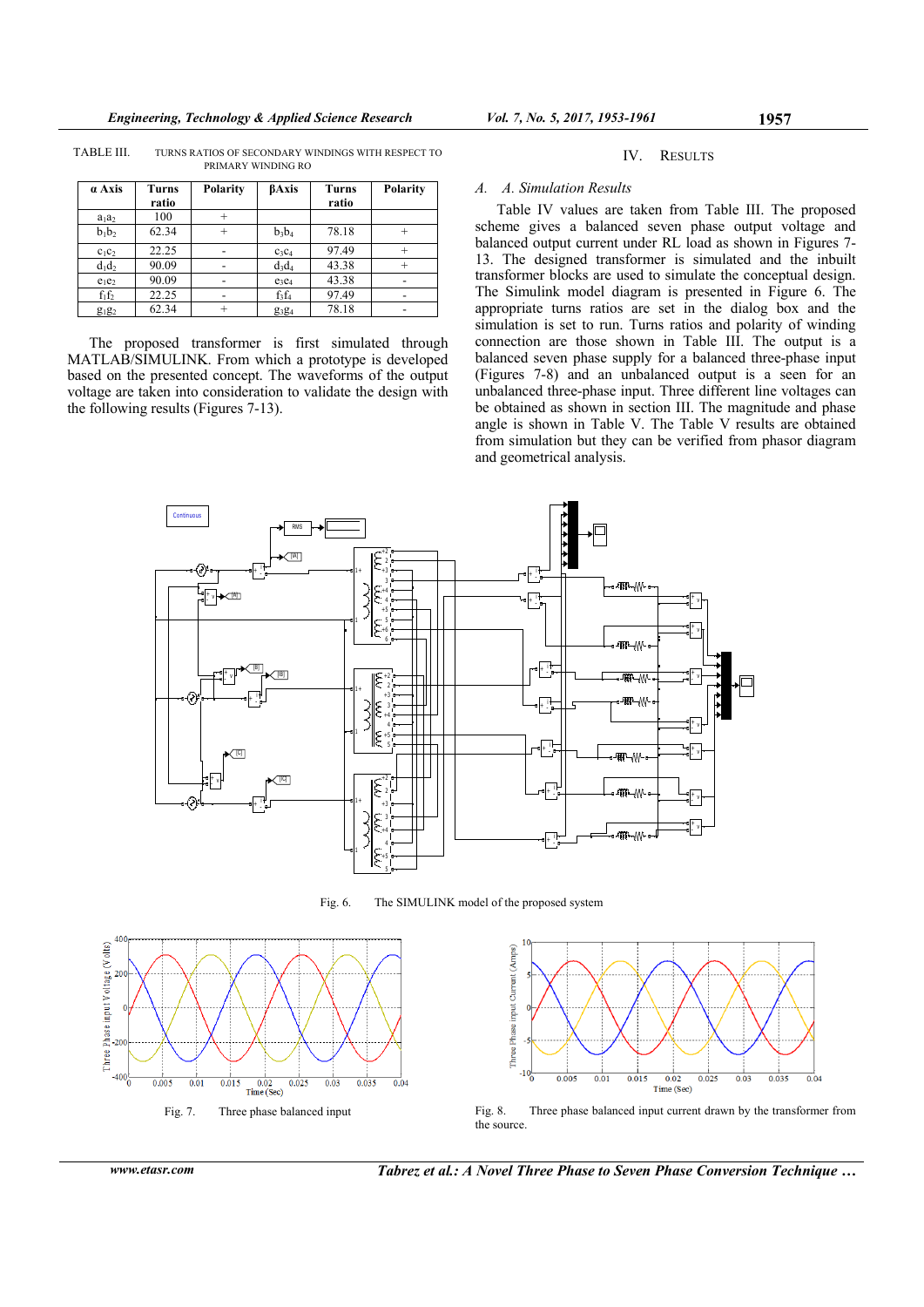| Connection<br>Scheme        | Primary-Scott<br>connection           | Seconday-Heptagon      |
|-----------------------------|---------------------------------------|------------------------|
|                             | S                                     | 10KVA                  |
| Source and                  | V (pri)                               | $220V$ /Ph             |
| <b>Load Parameter</b>       | V (sec)                               | 220V/Ph                |
|                             | Load(7 phase star<br>connected load)  | $R=100\Omega$ , L=48mH |
|                             | <b>Simulation Time</b>                | $0-0.004$ sec          |
|                             | Solver                                | Ode45(Dormand-Prince)  |
|                             | Type of Solver                        | Variable Step          |
|                             | Min/Max step size                     | Auto                   |
| Solver<br><b>Parameters</b> | Zero crossing<br>control              | <b>Local Settings</b>  |
|                             | Zero crossing<br>algorithm            | Nonadaptive            |
|                             | Number of<br>consecutive min<br>steps | 1                      |
|                             | Shape<br>preservation                 | NO                     |
|                             | Absolute<br>tolerance                 | Auto                   |
|                             | Time Tolerance                        | $10*128*eps$           |
|                             | Number of                             |                        |
|                             | Consecutive zero<br>crossings         | 1000                   |

TABLE IV. PARAMETERS FOR SIMULATION

TABLE V. MAGNITUDE AND PHASE ANGLE OF DIFFERENT LINE VOLTAGE

| Voltage                              | <b>RMS Value</b> | Angle            | <b>Ratio with</b>    |
|--------------------------------------|------------------|------------------|----------------------|
|                                      |                  |                  | <b>Phase Voltage</b> |
| <b>Phase Voltage</b>                 | 219.65           | $0.00^\circ$     | 1.00                 |
| <b>Adjacent Line</b><br>Voltage      | 190.60           | $-64.26^{\circ}$ | 0.866                |
| Non-adjacent1<br><b>Line Voltage</b> | 343.54           | $-38.63^{\circ}$ | 1.561                |
| Non-adjacent2<br><b>Line Voltage</b> | 428.23           | $-12.89^{\circ}$ | 1.946                |





Fig. 10. Seven phase balanced output Phase Voltage





Fig. 13. Seven phase Non-Adjacent2 Line Voltage

# *B. Experimental Results*

Based on the concept developed in sections II and III and the scheme of section IV, a prototype transformer is developed. The transformer is of 2 kV A, 220 V/phase, 1:1 transformation ratio. A seven phase resistive and inductive load connected in star is used for electrical loading of the transformer. The transformer primary winding is fed from a three single phase auto transformer to balance the input voltage. The transformer seven-phase output voltages are shown in Figure 14. The transformer is tested under balanced condition as well as under unbalanced condition. Experimental results are taken on Yokogawa four channel digital oscilloscope. Due to channel limitations, the wave forms are taken into two separate plots. Following steps are taken to get experimental data:

- A 100 KVA three phase to seven phase converting transformer is designed based on Section III and transformer design procedures.
- A prototype is made according to the design.
- The primary and secondary windings are left open.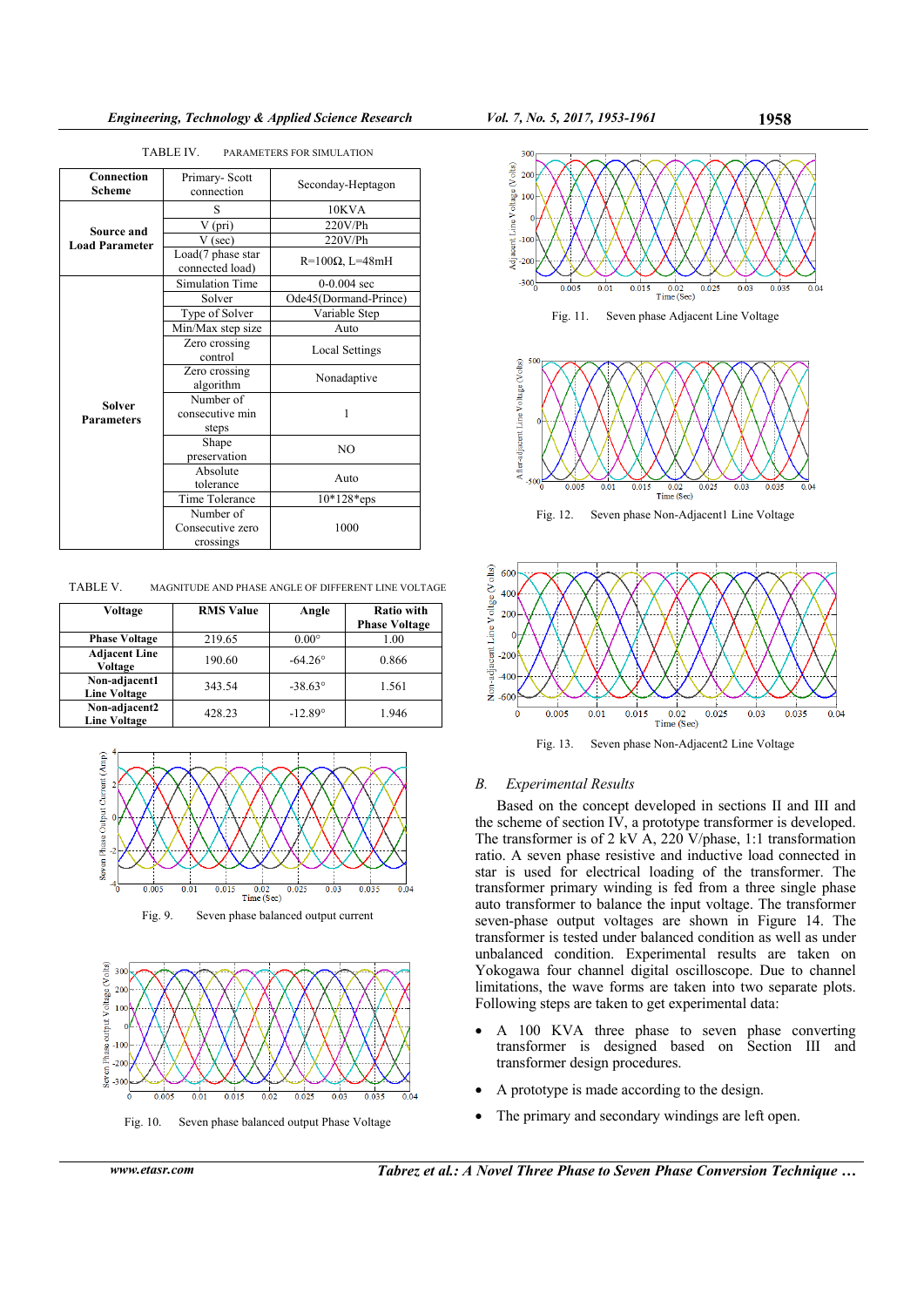- The primary and secondary windings are connected later according to Figure 5.
- An RL load of  $25\Omega$  and 60mH is connected in Heptagon.
- The output waveforms are taken using YOKOGOWA 4 channel digital oscilloscope.





Fig. 14. Seven phase voltage waveform of experimental results

# V. DISCUSSION

The designed transformer has many specific applications in different areas e.g.:

- Use in Power supply for multiphase induction motor or multiphase synchronous motor Drive for fixed speed operation.
- Use in testing of seven-phase machines
- Use as Power Transformer and Sub-transmission level Transformer for Multiphase Transmission
- Use in ac-dc converter. High ripple frequency lowers the filter rrequirement.

Since a transformer act as a two port network, a reverse transformation is also possible. In other words this transformer

may be used as a tie between a seven phase generator and three phase grid. Furthermore a multiphase transformer can be explored in areas in addition to that mentioned in this paper

The presented connection scheme is compared with the scheme reported in [13]. The number of total windings in both schemes is almost the same. A considerable reduction in total volume is obtained in this scheme as the proposed transformer requires only two cores for winding together with a return magnetic path. So the overall volume of proposed transformer is less compared with that of [13] for the same rating. The actual amount of magnetic materials saved and the volume of transformer reduced is a design problem and could be addressed separately. Since all seven phases don't have the same number of windings so, impedance mismatching appears in both schemes. Consequently an unbalancing in voltage and current would appear. The unbalancing would be more prominent in case of full-load conditions. The proposed scheme reduces the impedance mismatching. As far as transformer losses are concerned, copper losses are the same but iron losses are reduced because magnetic material requirement is reduced in the proposed design. Since three phase input can't connect in star earthed so zero sequence current won't flow in case of fault or unbalanced conditions. A detailed comparison of both schemes (proposed and [13]) is show in Table VI.

| TABLE VI.<br>COMPARISON OF [13] AND THE PROPOSED SCHEME |
|---------------------------------------------------------|
|---------------------------------------------------------|

| Difference in                                        | <b>Proposed Scheme</b>                                                                                  | <b>Reported Scheme</b><br>in $[13]$                                                                     |
|------------------------------------------------------|---------------------------------------------------------------------------------------------------------|---------------------------------------------------------------------------------------------------------|
| <b>Turns ratios</b>                                  | <b>Effective Total</b><br>windings=<br>887.46*0.866=769                                                 | Total winding $=$<br>770                                                                                |
| <b>Primary Windings</b>                              | Scott-connection                                                                                        | Star/Delta<br>Connection                                                                                |
| Secondary<br>windings                                | Start or Heptagon                                                                                       | Star or Heptagon                                                                                        |
| <b>Number of Cores</b>                               | 3                                                                                                       | $\overline{c}$                                                                                          |
| <b>Primary windings</b><br>Ratio                     | 1:0.577:0.577                                                                                           | 1:1:1                                                                                                   |
| Secondary<br>windings Ratio                          | 1:0.6234:0.7818:0.22<br>25:<br>0.9749:0.9009:0.4338:<br>0.9009:0.4338:0.2225:<br>0.9749: 0.6234: 0.7818 | 0.1721:1.00:0.1721<br>0.6505:0.6505:0.7854:<br>0.5010:0.9028:0.3404:<br>0.5010:0.7854:0.3404:<br>0.9028 |
| <b>Effective</b><br>Res./Copper<br>Losses(per phase) | Low                                                                                                     | High                                                                                                    |
| <b>Iron Losses</b>                                   | Low                                                                                                     | High                                                                                                    |
| Secondary<br>winding Impedance<br><b>Ratios</b>      | 1:1:1:1:1:1:1                                                                                           | 1:0.844:0.7327:<br>0.6741:0.6741:<br>0.7327:0.844                                                       |
| Volume                                               | Lower                                                                                                   | Higher                                                                                                  |

#### VI. CONCLUSIONS

In this paper a new transformer connection scheme which converts a three-phase power to a seven-phase output at constant frequency is presented. The connection scheme and the phasor diagram, along with the turns ratios, are illustrated. A general equation of phase transformation from three phase supply to *n*-phase supply using primary winding Scott connection based on vector/graphical approach is given. Based on that a connection scheme of three phase to seven phase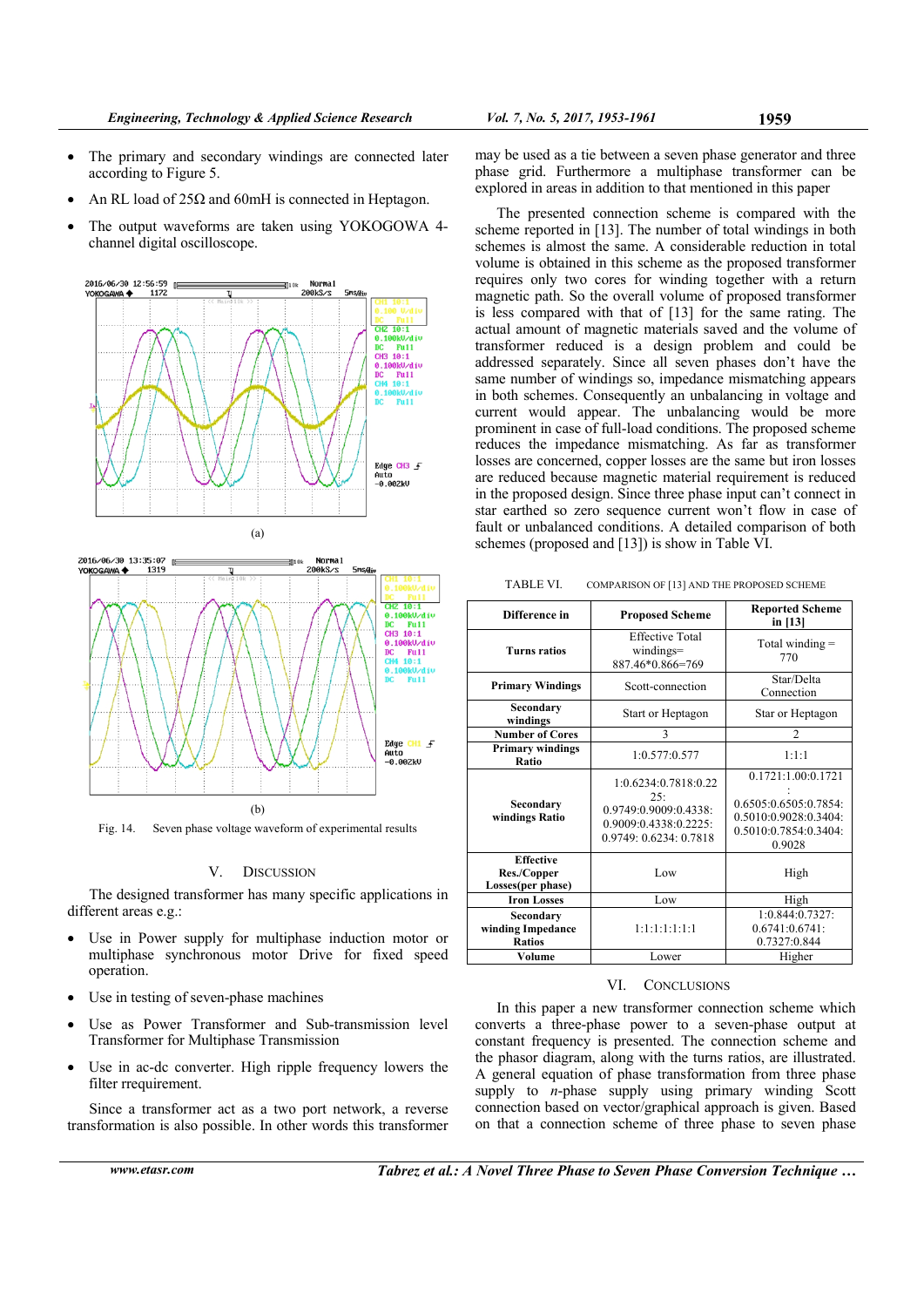transformer is presented. Proposed system is simulated in Simulink environment simulation. Results show that a balanced seven phase supply could be obtained from a balanced three phase input. The magnetic material requirement in this design is less especially for shell type of transformer as compared to existing approach due to two phase flux. Volume required for the same KVA rating will be less and power losses are less as well for the proposed scheme. Reduced losses obtained by the proposed system make it a more efficient system for phase converting transformer. The implementation of the proposed connection scheme is elaborated using simulation. Volume required for the same KVA rating comes out to be less. The proposed scheme has the reduced impedance mismatching up to a maximum value of 10% while reported connection scheme [13] has a significant degree of mismatching. Hence the proposed transformer is a more efficient and economically viable alternative of the reported three phase to seven phase converting transformer. It is expected that the proposed connection scheme can be used in drives and other multiphase applications like phase converting transformer. The implementation of the proposed connection scheme is elaborated using simulation. Volume required for the same KVA rating comes out to be less. The proposed scheme has the reduced impedance mismatching up to a maximum value of 10% while reported connection scheme [13] has a significant degree of mismatching. Hence the proposed transformer is a more efficient and economically viable alternative of the reported three phase to seven phase converting transformer. It is expected that the proposed connection scheme can be used in drives and other multiphase applications like transmission. Although the area of multiphase generation by passive transformation (using transformer) techniques is old, only limited research is done up to date compared to its counter-part: 3-,1- phase ac/dc/multiphase ac. Most research work available are focused on the phase number in the multiple of three, which opens up a wide window of research Therefore there are much more research options for odd number of phases like 5-phase, 7-phase, 11-phase etc. As far as 3-phase to 7-phase conversion is concerned, this paper could be extended for thermal modeling of the transformer. The unbalancing study, threeseven phase conversion and fault studies would be a breakthrough for this transformer study.

#### **APPENDIX**

#### *Impedance mismatching calculation*

From (7), one can show that the turns ratios of different windings placed on the two limb in matrix form are:

| 1              | 0              |
|----------------|----------------|
| $cos(\delta)$  | $sin(\delta)$  |
| $cos(2\delta)$ | $sin(2\delta)$ |
| $cos(3\delta)$ | $sin(3\delta)$ |
| $cos(4\delta)$ | $sin(4\delta)$ |
| $cos(5\delta)$ | $sin(5\delta)$ |
| $cos(6\delta)$ | $sin(6\delta)$ |

As explained in section III.A, the windings of two limbs are connected in series with proper polarity and turns ratios in sin(nδ):cos(nδ) the value of  $\delta = 2\pi/7$  and n=0,1,2,3,4,5,6. Inductance of a coil is calculated by the following expression

$$
L = \frac{N^2 \mu A}{l}
$$

where

- $L = Inductance$  of the coil
- $N = i$ -th number of turns
- $\mu$  = Permeability of the core

 $A = Area of the coil$ 

 $l =$  Average length of the coil

Referring Figure 5: The inductance of each phase is sum of inductance of two individual coils. Each individual coil having turns ratios proportional to  $sin(n\delta)$  and  $cos(n\delta)$  where

$$
\delta = \frac{2\pi}{7}
$$
 and *n* varies from 0 to 6.  
So  $L \alpha \sin^2 n\delta + \cos^2 n\delta$ 

*L*  $\alpha$  1 for n=0,1,2,3,4,5 and 6

Therefore Inductance of each phase of secondary will be same.

#### **REFERENCES**

- [1] E. Levi, "Multiphase electric machines for variable-speed applications", IEEE Transactions on Industrial Electronics, Vol. 55, No. 5, pp. 1893– 1909 2008
- [2] G. K. Singh, K. B. Yadav, R. P. Saini, "Modelling and analysis of multiphase (six-phase) self-excited induction generator", Proc. 8th Int. Conf. Electr. Mach. Syst., pp. 1922–1927, 2005
- [3] G. K. Singh, K. B. Yadav, R. P Sani, "Capacitive self-excitation in sixphase induction generator for small hydro power—An experimental Investigation", Int. IEEE Conf. Power Electron., Drives Energy Syst., New Delhi, India, pp. 1-6, 2006
- [4] J. R. Stewart, D. D. Wilson, "High phase order transmission- a feasibility analysis Part-II-Over voltages and insulation requirements", IEEE Trans. Power App. Syst., Vol. PAS-97, No. 6, pp. 2308–2317, 1978
- [5] S. N. Tewari, G. K. Singh, A. B. Saroor, "Multiphase power transmission research-a survey", Electric Power Systems Research, Vol. 24, pp. 207–215, 1992
- [6] M. Jones, E. Levi, "A literature survey of the state-of-the-art in multiphase ac drives", Proc. Int. UPEC, Stafford, U.K., pp. 505–510, 2002
- [7] E. Levi, R. Bojoi, F. Profumo, H. A. Toliyat, S. Williamson, "Multiphase induction motor drives-A technology status review", IET Electric Power Applications, Vol. 1, No. 4, pp. 489–516, 2007
- [8] S. Choi, B. S. Lee, P. N. Enjeti, "New 24-pulse diode rectifier systems for utility interface of high power ac motor drives", IEEE Transactions on Industry Applications, Vol. 33, No. 2, pp. 531–541, 1997
- [9] V. Garg, B. Singh, G. Bhuvaneswari, "A tapped star connected autotransformer based 24-Pulse AC-DC converter for power quality improvement in induction motor drives", International Journal of Emerging Electric Power Systems, Vol. 7, No. 4, 2006
- [10] V. Garg, B. Singh, G. Bhuvaneswari, "A 24 pulse AC-DC converter employing a pulse doubling technique for vector controlled induction